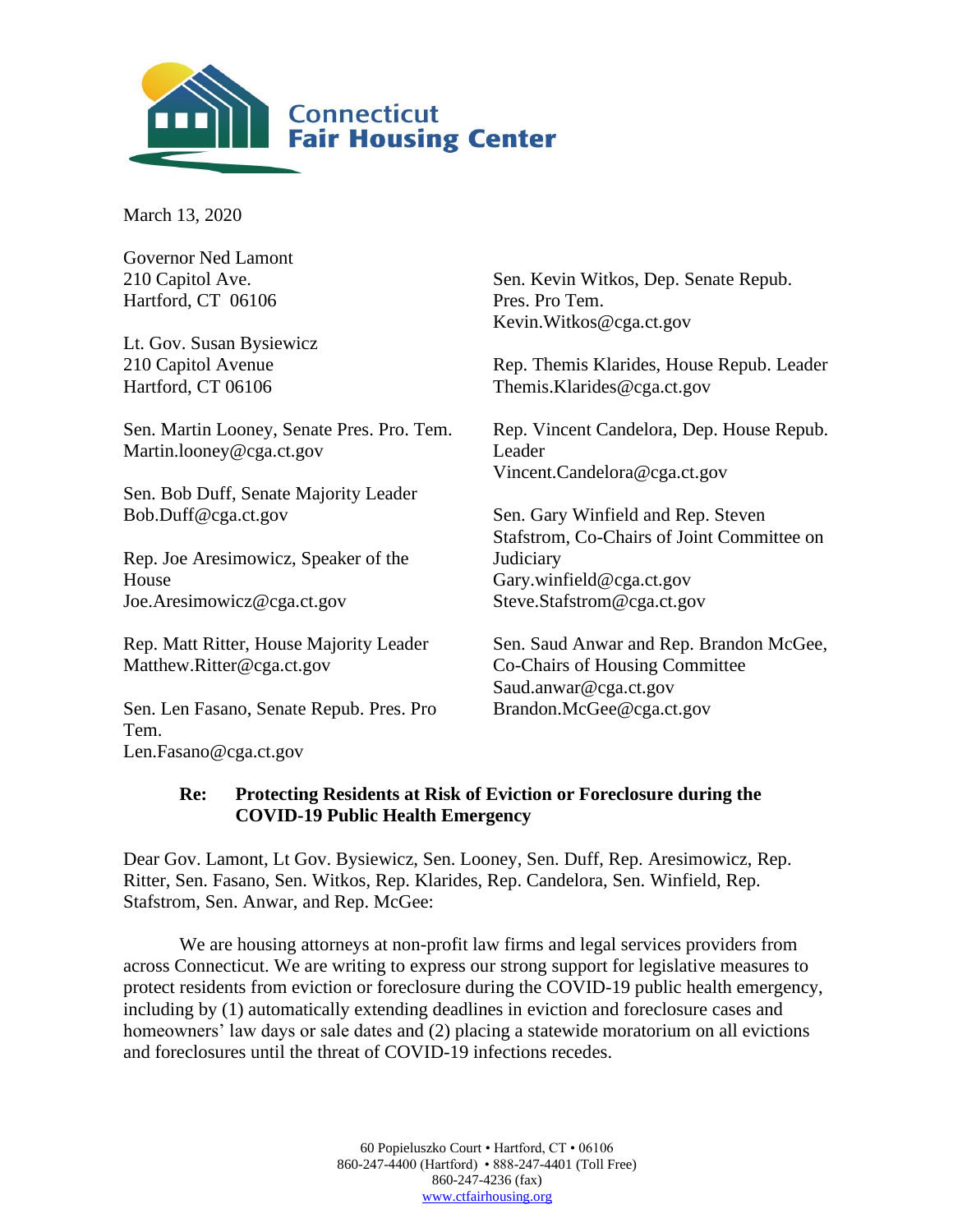We are encouraged that the General Assembly has already taken steps to exercise its emergency powers to respond to this crisis, including by supporting the governor's declaration of a public health emergency. We hope that it will continue to exercise its power to protect tenants and homeowners who are vulnerable to COVID-19 infections and at risk of homelessness, which may put them at even greater risk of serious infection.

We also strongly support the Judicial Branch's decision not to schedule or hear matters related to summary process and foreclosure actions for the next two weeks. However, this delay has only been announced for the next two weeks, and our understanding is that judges are still signing executions, meaning residents are losing their homes and potentially being made homeless during this public health emergency. We strongly encourage the Judicial Branch not to sign executions or issue writs of ejectment until after the public health emergency has receded. We also hope that the Judicial Branch will decide to delay summary process and foreclosure hearings for the duration of this public health crisis, as these crowded and often chaotic hearings cannot be conducted in accordance with public health recommendations and would put vulnerable residents and court staff at risk of infection.

We support the General Assembly's use of its oversight to encourage the Judicial Branch to take measures within its power to protect summary process and foreclosure defendants, such as automatically staying executions that would dispossess residents and potentially expose marshals, movers, and town officials to contaminated personal property; automatically extending deadlines for responding to pleadings and motions; and automatically modifying judgments of foreclosure to extend homeowners' law days or sale dates so they do not irreversibly lose their homes during this emergency.

Most tenants and homeowners are self-represented, and many rely on self-help publications available at courthouses, the court service centers, the courts' law libraries, and court-based advice programs such as the Volunteer Attorney Program in order to understand court procedures, understand their options and defenses, and successfully represent themselves in their summary process or foreclosure cases. These resources are likely to be disrupted by the COVID-19 outbreak, and, even if not, litigants may be hesitant to access them as this may put themselves or the public at risk.

The Judicial Branch could issue an order automatically extending deadlines for litigants in summary process and foreclosure cases to appear in cases, respond to pleadings, and respond to motions. It could decide not to sign executions or issue writes of ejectment for the duration of the public health emergency. For foreclosure cases in which a judgment of strict foreclosure has been entered setting a law day, the judgment could be automatically modified to extend the law day so it does not pass (and the homeowner does not irreversibly lose title) until after the public health emergency ends. These measures would maintain the status quo during the COVID-19 outbreak so as not to prejudice pro se tenants and homeowners. They would also encourage residents to focus on their and their family's health without worrying about an impending eviction or foreclosure, or even potential homelessness.

We also strongly support legislation that would place moratoria on residential foreclosures and evictions during this public health emergency, something that has been done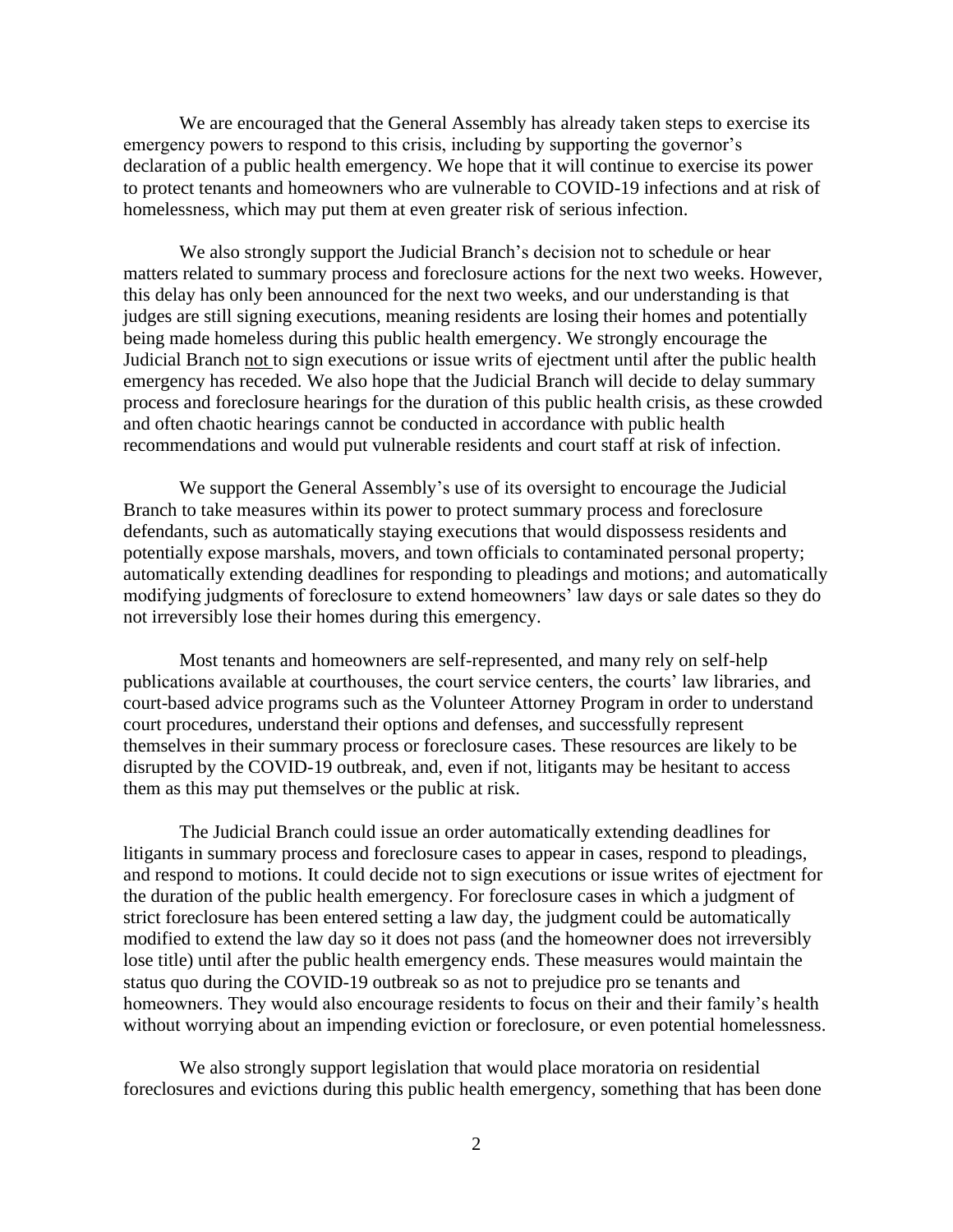in San Jose and Miami with respect to evictions and is being proposed throughout the country, including in California, Washington, New York and Massachusetts.

Even in ordinary times, eviction and foreclosure often lead to homelessness, as families struggle to find substitute housing in a tight rental market where most landlords are unwilling to rent to anyone with a recent eviction record or the poor credit caused by a foreclosure. As the COVID-19 outbreak continues to disrupt our state and national economy, it is more likely that tenants and homeowners, especially hourly and gig workers, will struggle to pay their rent or mortgage. If they lose their homes, the financial impact of the outbreak and the imposition of containment zones and other restrictions on movement may make finding substitute housing more difficult, increasing the risk that families who lose their homes to eviction or foreclosure will become homeless.

We must keep families housed during this crisis and prevent them from becoming homeless. COVID-19 is likely to spread rapidly in crowded homeless shelters, which are already overwhelmed and likely ill-equipped to isolate individuals who are contagious and prevent the spread of infectious disease. People who are homeless are also at an increased risk of infection as they may lack access to bathrooms and sanitary supplies, be unable to practice social distancing or voluntary isolation, and have complex medical conditions exacerbated by the physical and psychological stress of homelessness.

Legislation creating an overall moratorium on evictions and foreclosures until at least 30 days after the end of the state's declared public health emergency would help prevent homelessness and be in the interest of public health.

For tenants, we support legislation prohibiting new notices to quit at residential units for non-payment of rent or lapse of time during the public health emergency, with an opportunity for tenants who are behind on their rent to reinstate after the emergency ends. Summary process cases that have already been filed should be stayed. Most importantly, no executions for possession should be issued, served, or executed on a residential property until at least 30 days after the end of the public health emergency.

For homeowners at risk of foreclosure, we support legislation that prohibits the filing or service of complaints for foreclosure of a residence during the public health emergency. Existing foreclosure cases should also be stayed, with law days or sale dates that have already entered extended by operation of law until after the end of the public health emergency. No writs of ejectment should be issued, served, or executed on a residential property until at least 30 days after the end of the public health emergency.

We commend your commitment to our most vulnerable residents during this unprecedented public health crisis. We hope that you will consider the recommendations we've outlined, which we are happy to discuss further. Please contact Sarah White at my office at 860-263-0726 or swhite@ctfairhousing.org if you have any questions.